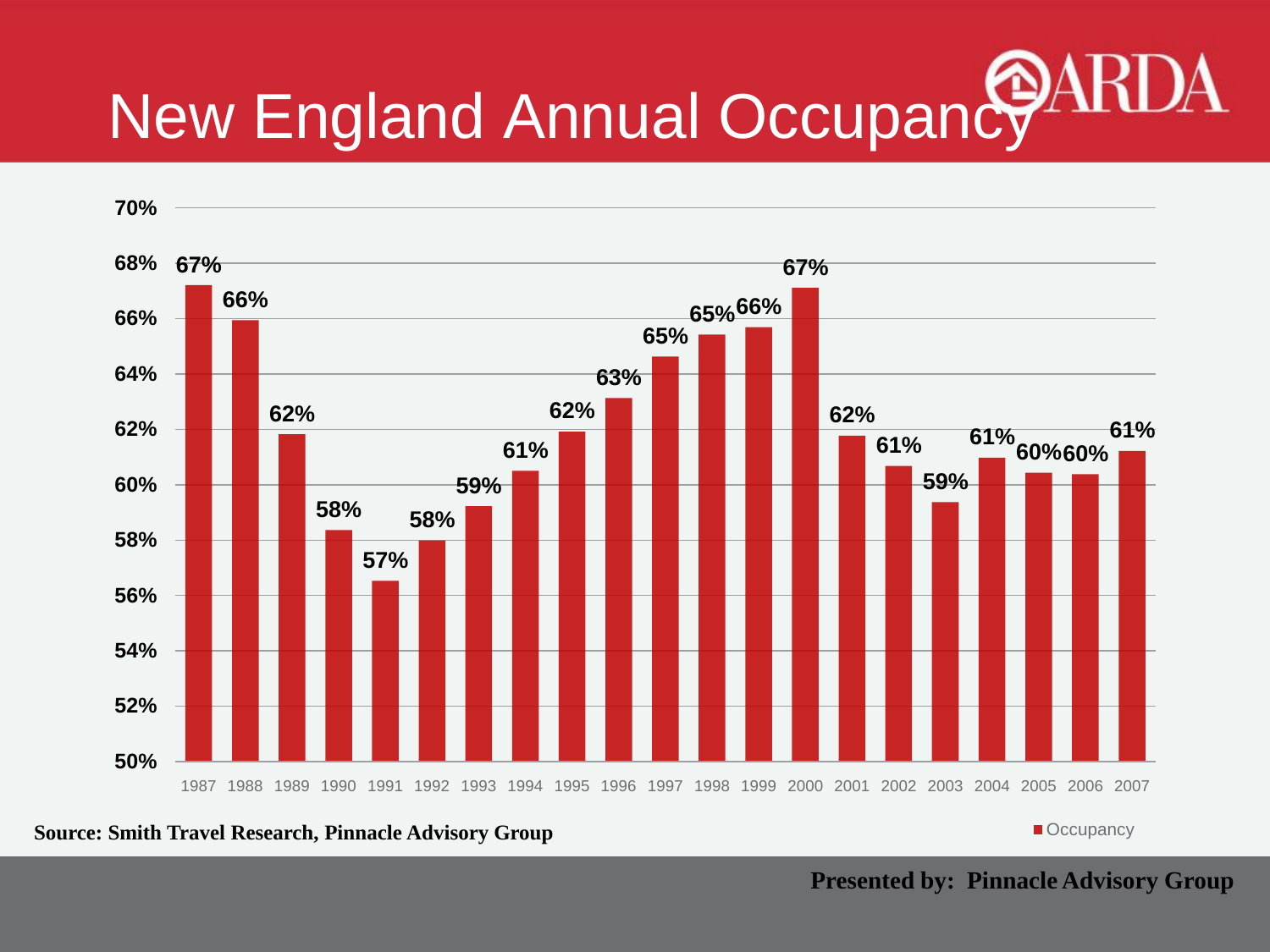

## New England Annual ADR



**Source: Smith Travel Research, Pinnacle Advisory Group**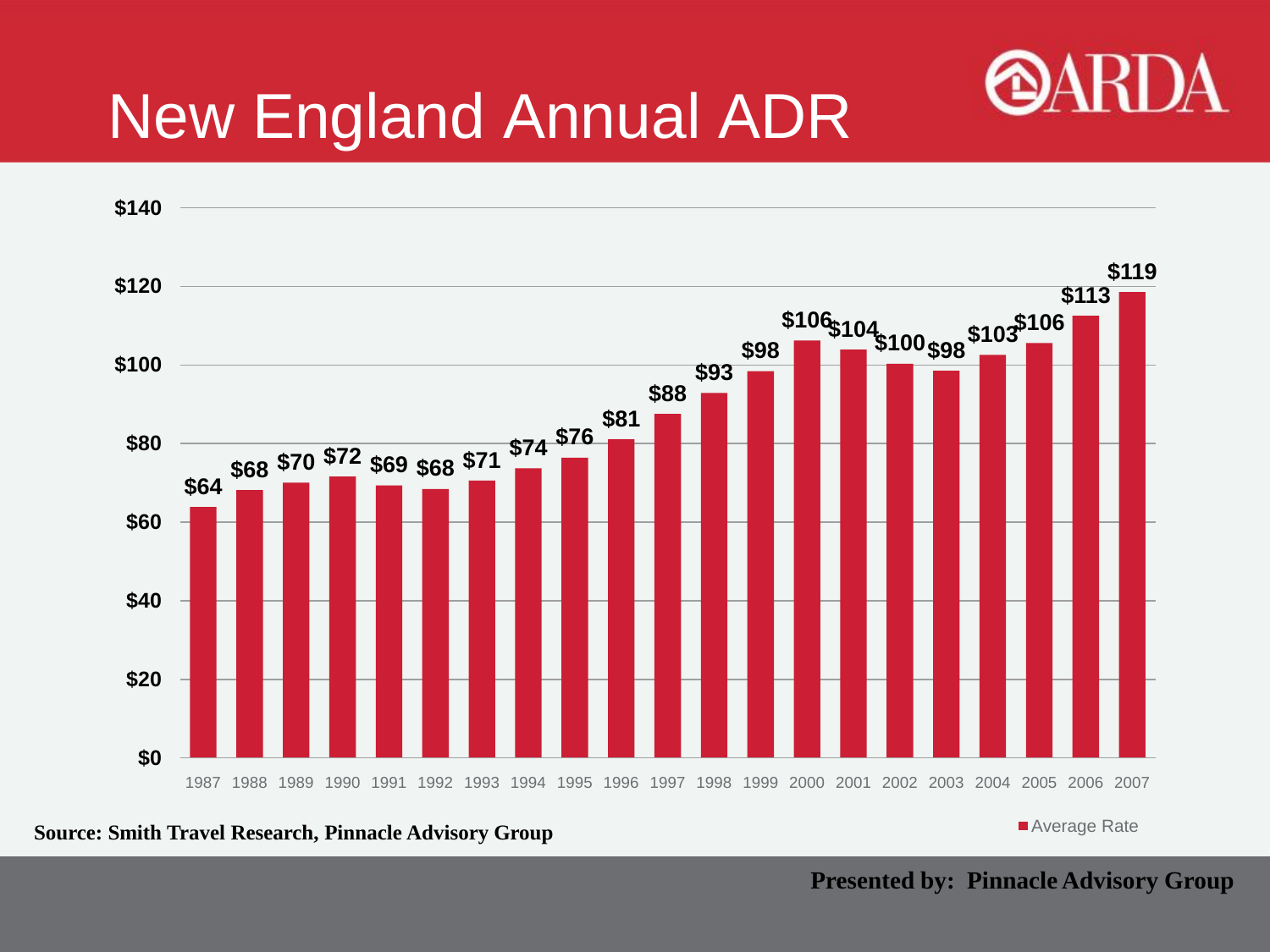## New England Annual REVPAR



**Source: Smith Travel Research, Pinnacle Advisory Group** 

RevPar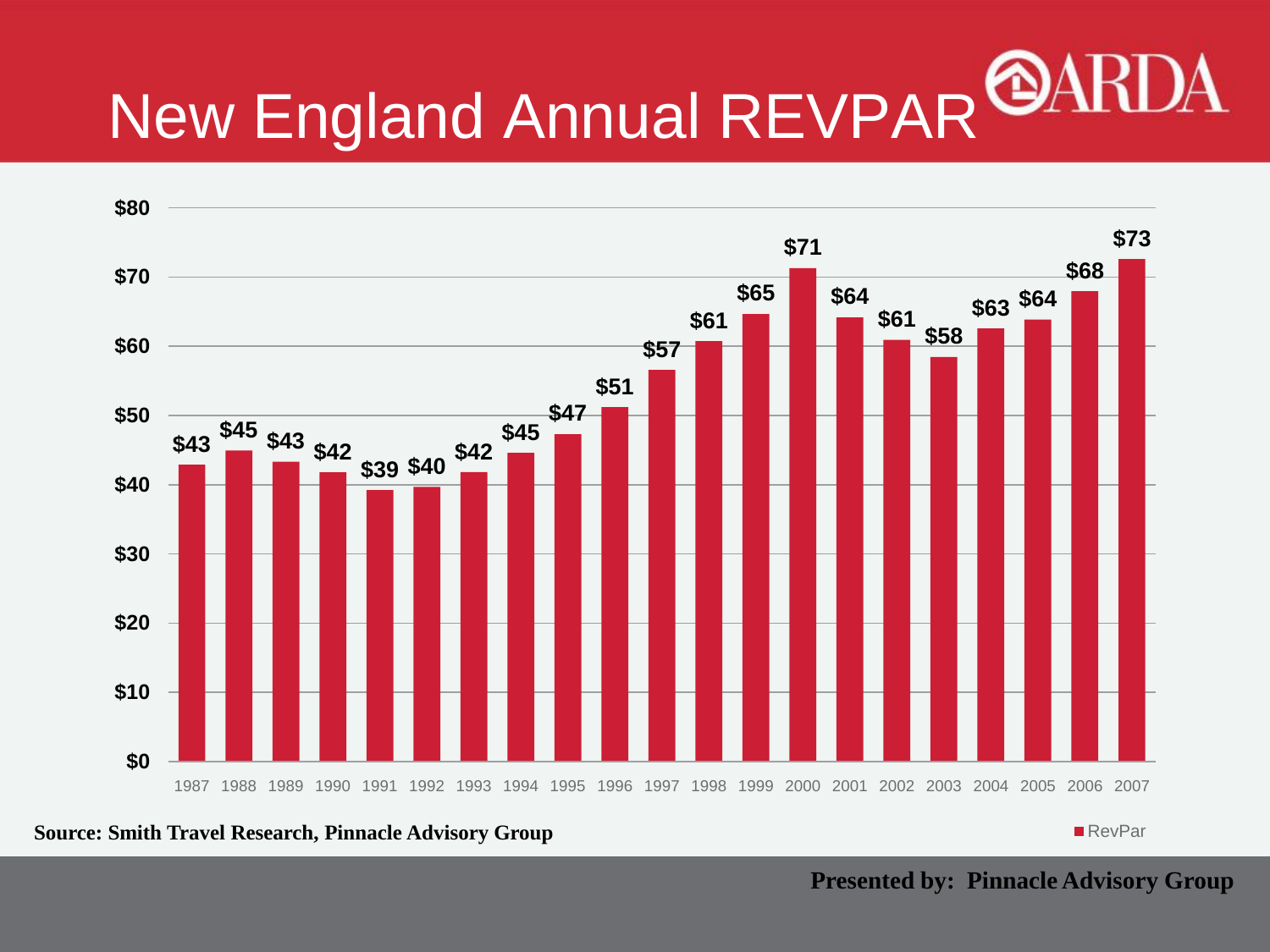

## New England Annual Supply



**Source: Smith Travel Research, Pinnacle Advisory Group** 

Annual Supply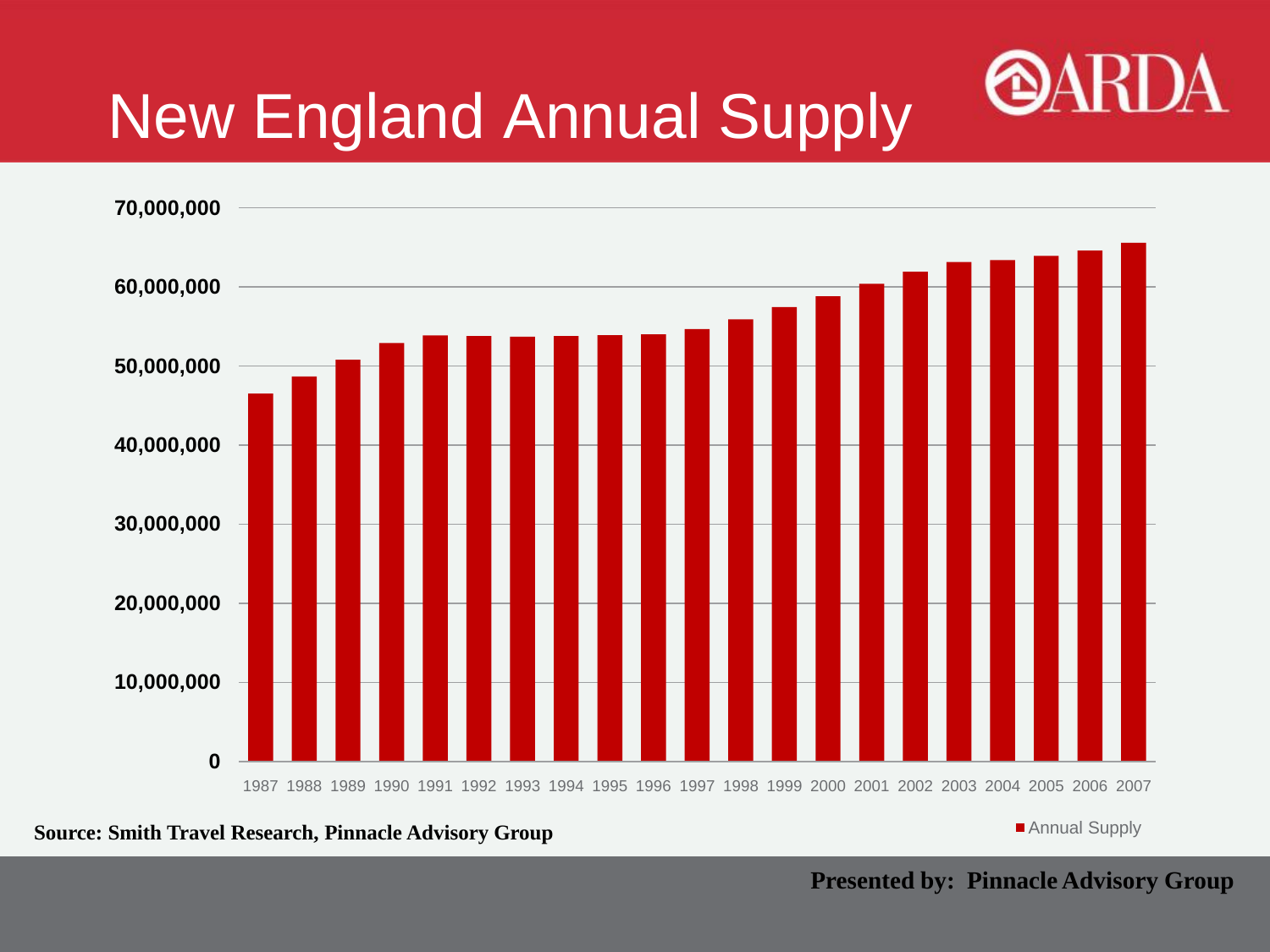#### **OAI** New England Annual Demand

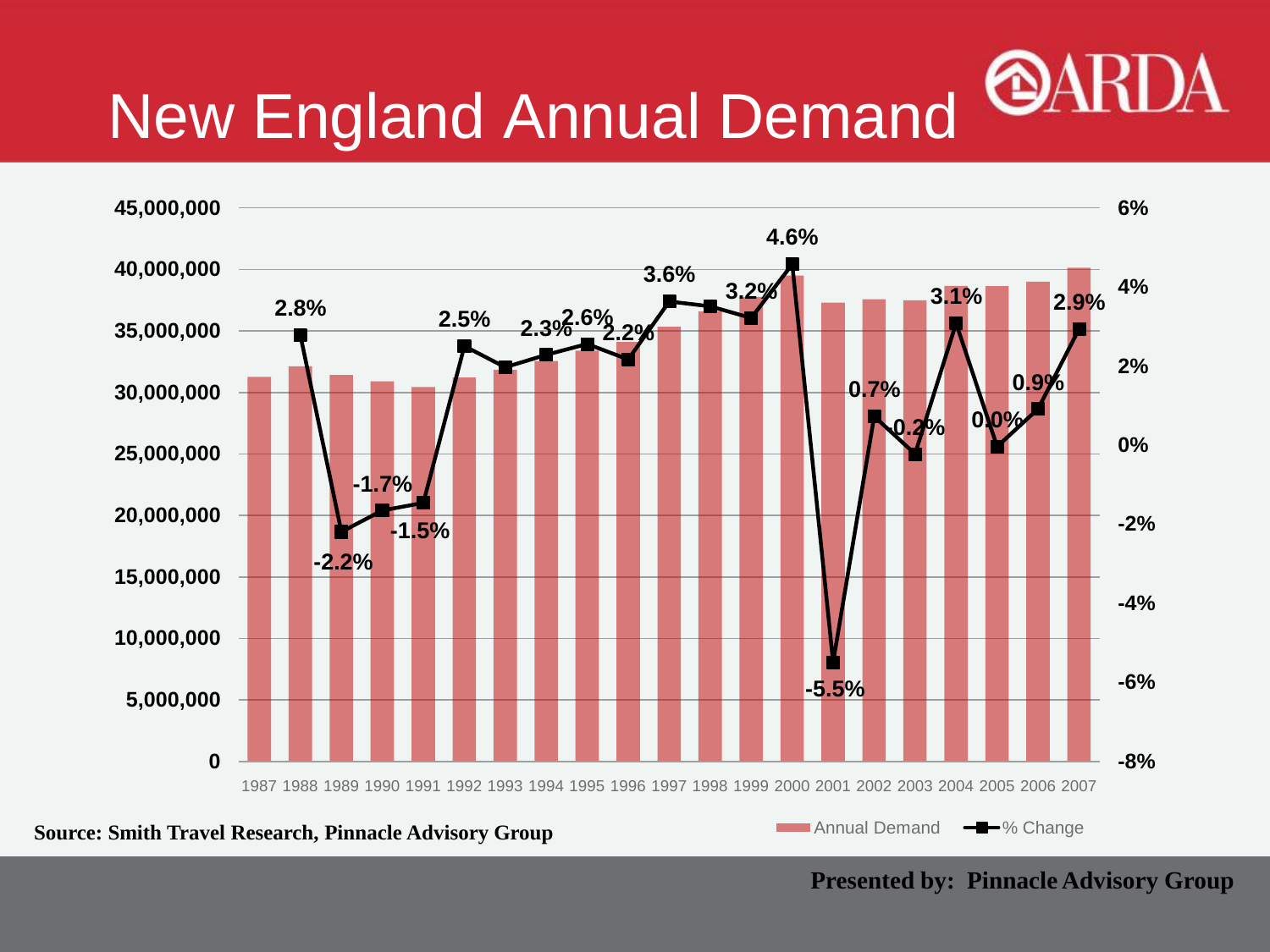



**Source: Smith Travel Research, Pinnacle Advisory Group**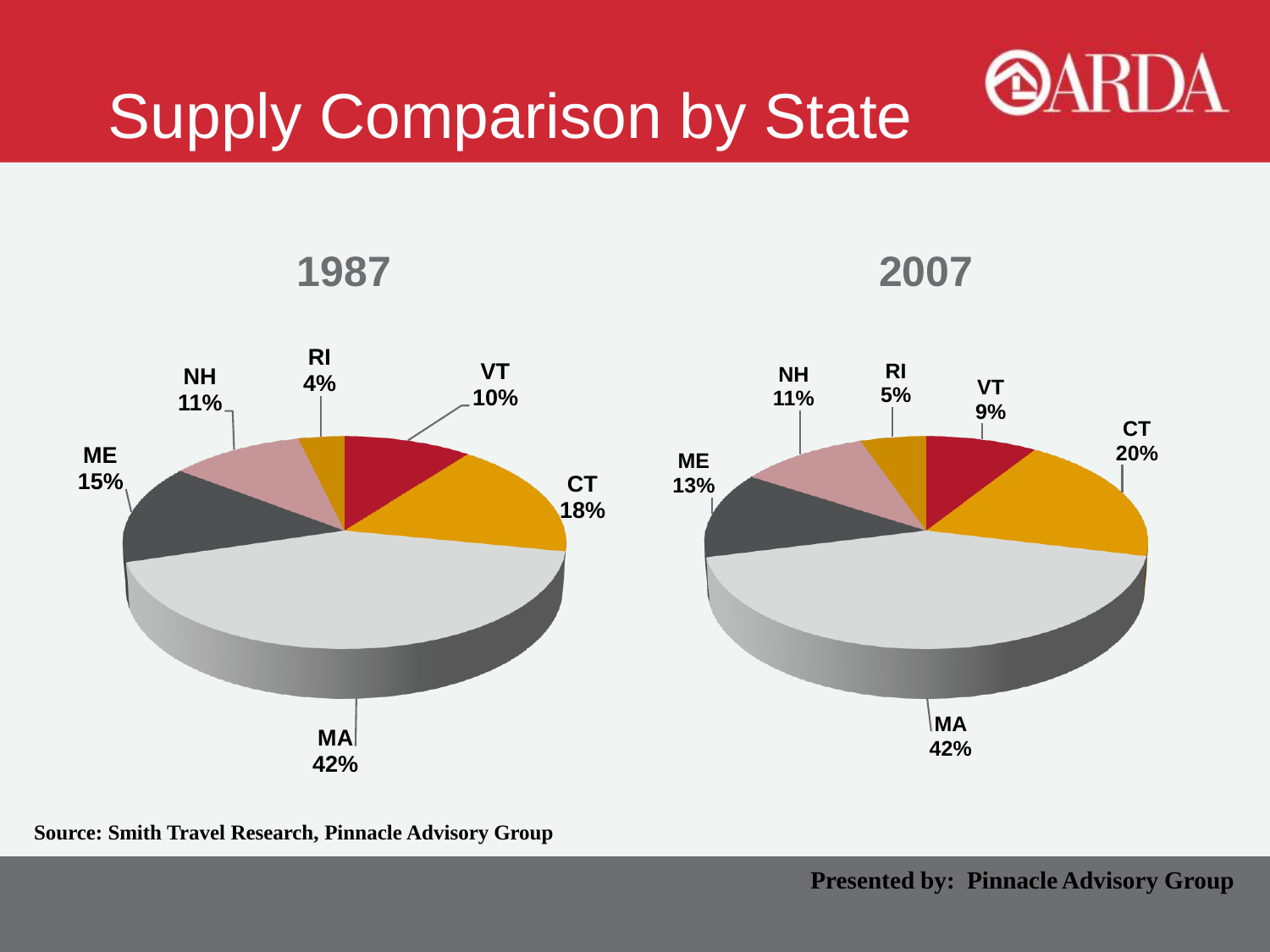# Demand Comparison by State @ARDA



**1987 2007**

**Source: Smith Travel Research, Pinnacle Advisory Group**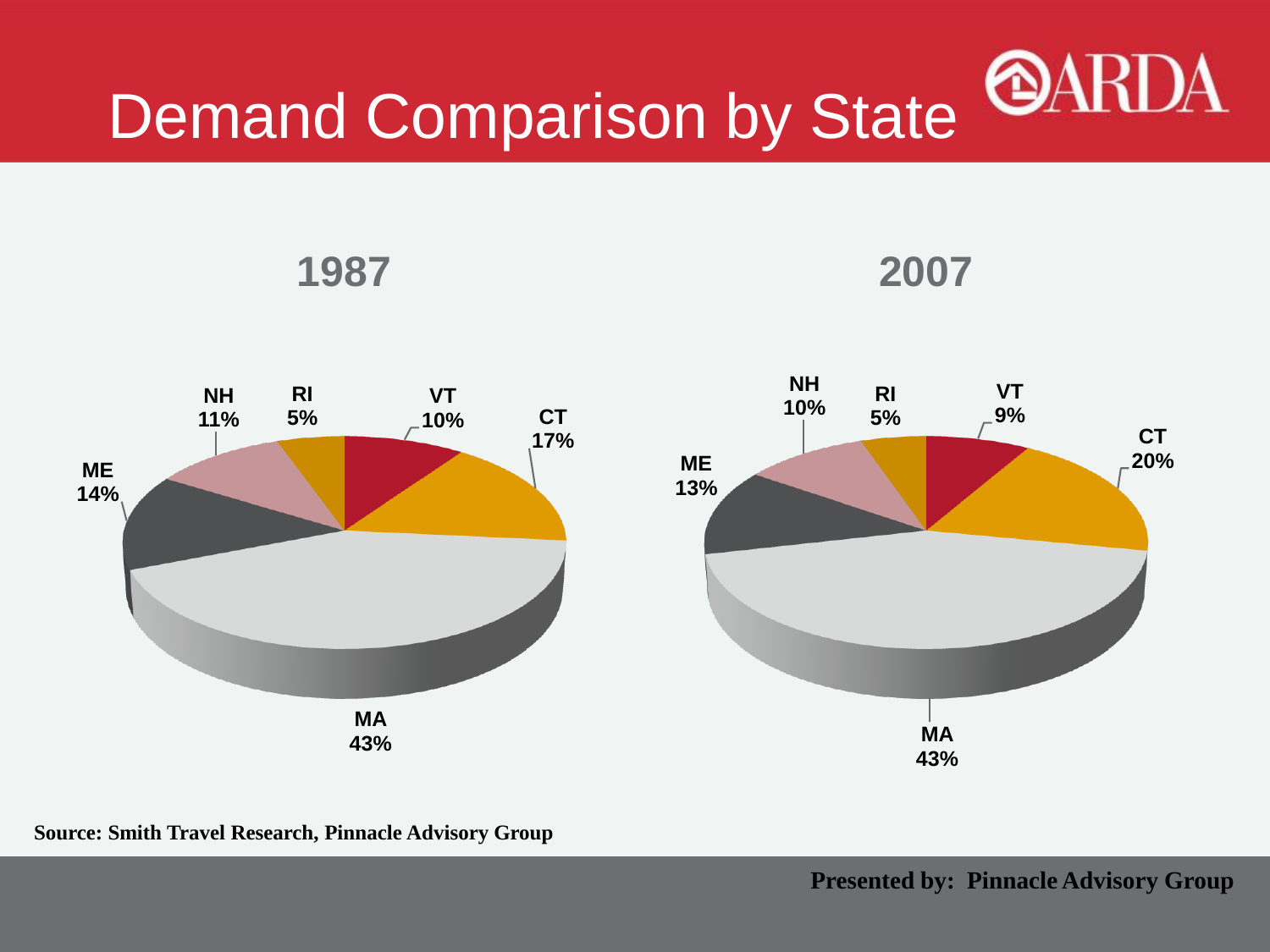

## Long Term REVPAR Trends



**Source: Smith Travel Research, Pinnacle Advisory Group**